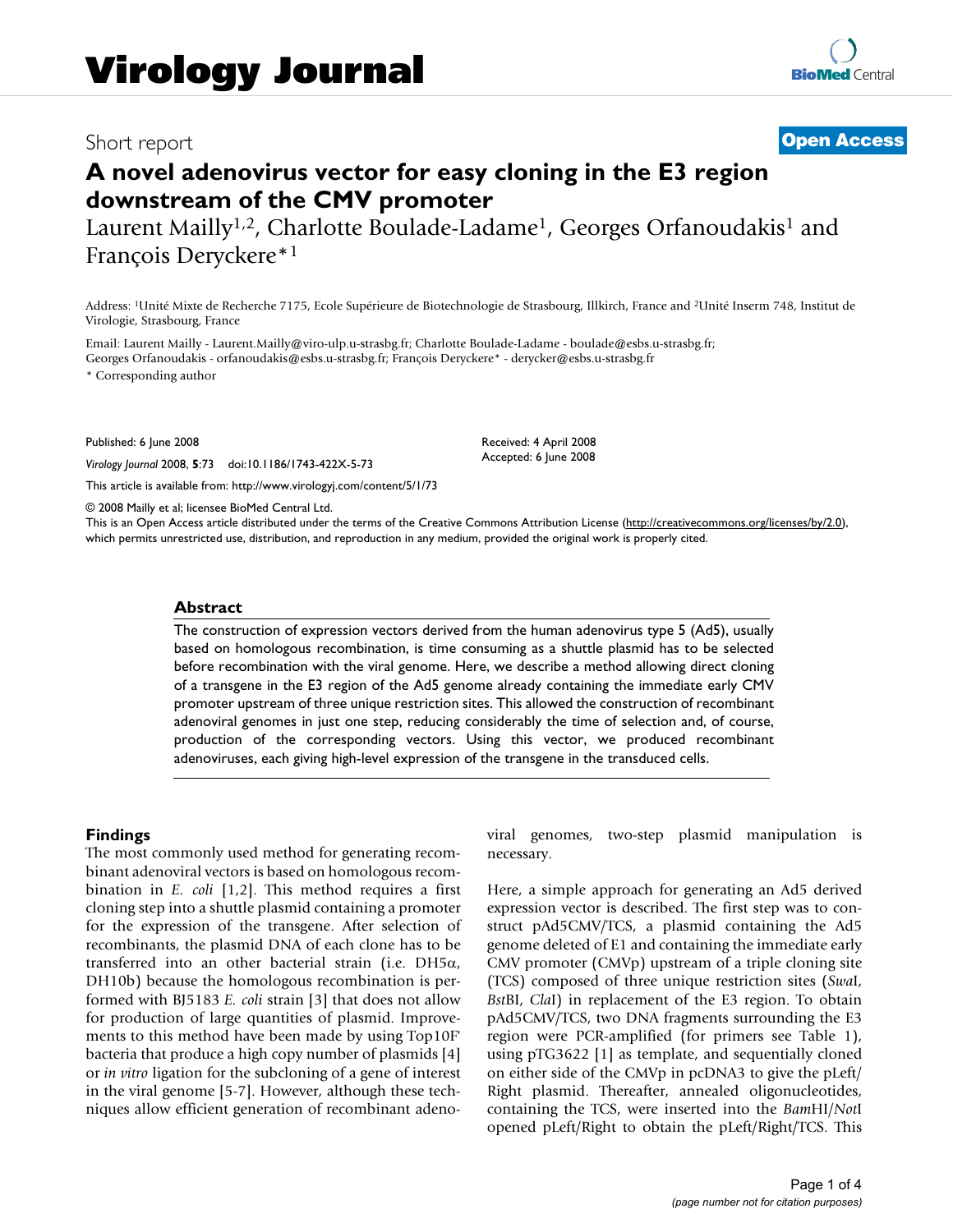| Oligonucleotides used for:            | 5'-3' sequences                                           | length of amplified fragments (bp) |
|---------------------------------------|-----------------------------------------------------------|------------------------------------|
| Amplification of E3 flanking regions  | CGCGACGCGTTTCGACAGGGCTAC                                  |                                    |
|                                       | CGCGACGCGTGTTTCAGGCGCAGTTG                                | 2731                               |
|                                       | <b>CCCTAGATCTAGAAATGGACG</b>                              |                                    |
|                                       | GCGTCTAGATCCAATATTCTGGGTCC                                | 2013                               |
| Insertion of TCS in adenovirus genome | GATAACAGATTTAAATCCTTCGAACAGAATCGAT                        |                                    |
|                                       | <b>GGCCATCGATTCTGTTCGAAGGATTTAAATCTGTT</b>                |                                    |
| PCR to check pAd5CMV/TCS              | CGTGTCATATGGATACACGGG                                     |                                    |
|                                       | <b>TCCAGCATGGCTACAACCTC</b>                               | 2643                               |
| EGFP amplification from pEGFPC3       | AGGAAAAAAAATTTAAATCCACCATGGTGAGCAAGGGCGA<br><b>GGAGCT</b> |                                    |
|                                       | AGGAAAAAAA <b>ATCGAT</b> CGCGTTAAGATACATTGAGTTTGGA<br>C   | 1034                               |
| PCR to check pAd5CMV-EGFP             | GGCACCAAAATCAACGGGAC                                      |                                    |
|                                       | AGGAAAAAAATCGATCGCGTTAAGATTACATTGAGTTTGGA<br>C            | 2312                               |
| Amplification of TK from pMBP-TK      | AGGAAAAAAATTTAAATGCGCGTATGGCTTCGTAC                       |                                    |
|                                       | AGGAAAAAAAATTTAAATGAGTTAGCCTCCCCCATC                      | 1129                               |
|                                       | AGGAAAAAATTCGAATCAGTTAGCCTCCCCCATC                        | 1129                               |

**Table 1: Oligonucleotides used in this study (restriction sites are in bold)**

plasmid was then used to replace the E3 region by the CMVp and TCS, in pTG3622, using homologous recombination in *E. coli* as previously described [1] to obtain pAd5CMV/TCS (Fig. 1A).

Four different constructs were inserted into pAd5CMV/ TCS to drive the expression of either the enhanced green fluorescent protein (EGFP), thymidine kinase from Herpes Simplex Virus type 1 (TK), a TK/EGFP fusion protein or a mutated form of the HPV16 E6 protein (Fig. 1A) [8]. The EGFP ORF and the SV40 polyadenylation site from the pEGFP-C3 (Clontech, Saint-Germain en Laye, France) was inserted using the *Swa* I and *Cla* I restriction sites after PCR amplification (primers are listed in Table 1). For the resulting plasmid, pAd5-EGFP, it is possible to exchange the EGFP ORF (using *Swa*I and *Bst*BI) while keeping the SV40 polyadenylation site (Fig 1A).

The TK ORF was PCR-amplified from pMBP-TK [9] and inserted into pAd5-EGFP either in replacement of the EGFP ORF (*Swa*I-*Bst*BI) or fused upstream of the EGFP coding sequence (*Swa*I). E6mut, a flag-tagged dominant negative mutant of HPV16 E6 protein (E6-6C/6S-F47R-ΔPDZ), was also successfully sub-cloned [8]. This was achieved by inserting a *Klenow*-repaired *Eco*RI fragment containing the E6mut ORF into the *Swa*I site of pAd5CMV/TCS. For each construction, a good ratio of positive clones was obtained, respectively 14/20, 6/20, 12/20 and 3/10, in only three days (from the start of cloning until the plasmid preparation and restriction verification).

The four corresponding recombinant adenoviruses were produced in 293 cells following classical procedures [10]

and tested on HeLa cells. The expression of the different proteins was examined by Western blotting (Fig 1B), EGFP fluorescence and immunofluorescence (Fig 1C). This demonstrated that (i) cells are were efficiently transduced, (ii) the fusion protein TK/EGFP conserved the green fluorescence conferred by its EGFP moiety, (iii) the fusion TK/EGFP conserved the TK epitopes, and (iv) the E6 mutant protein was well expressed and recognized by both anti-E6 and anti-Flag antibodies. Cells expressing TK are sensitive to the pro-drug ganciclovir and the ability of the fusion product to induce cell death was investigated using a Methylthiazolyldiphenyl-tetrazolium bromide (MTT) assay (Fig. 1D). This test demonstrated that both TK and TK/EGFP induced the death of HeLa cells after treatment with ganciclovir.

This approach can be easily used in any laboratory to rapidly produce recombinant adenoviruses. For this, a new vector derived from Ad5 has been created by inserting, in replacement of the E3 region, the CMVp followed by three unique restriction sites (*Swa*I, *Bst*BI,*Cla*I) that are absent from a ΔE1 Ad5 genome. This triple cloning site allows the easy cloning of a transgene that will be expressed from the CMVp. In addition, pAd5-EGFP, allows the cloning a cDNA of interest between the CMV promoter and the SV40 polyadenylation signal either in replacement of the EGFP ORF or in fusion with it. This is also possible with this vector to clone a second transgene in the E1 region by using homologous recombination in *E. coli* as previously described [2]. Four different transgenes were inserted into pAd5CMV/TCS. The construction of the corresponding genomes, contained in plasmids, was rapidly achieved (3 days instead of 7 to 10 days with homologous recombination in *E. coli*). In each case, a much higher proportion of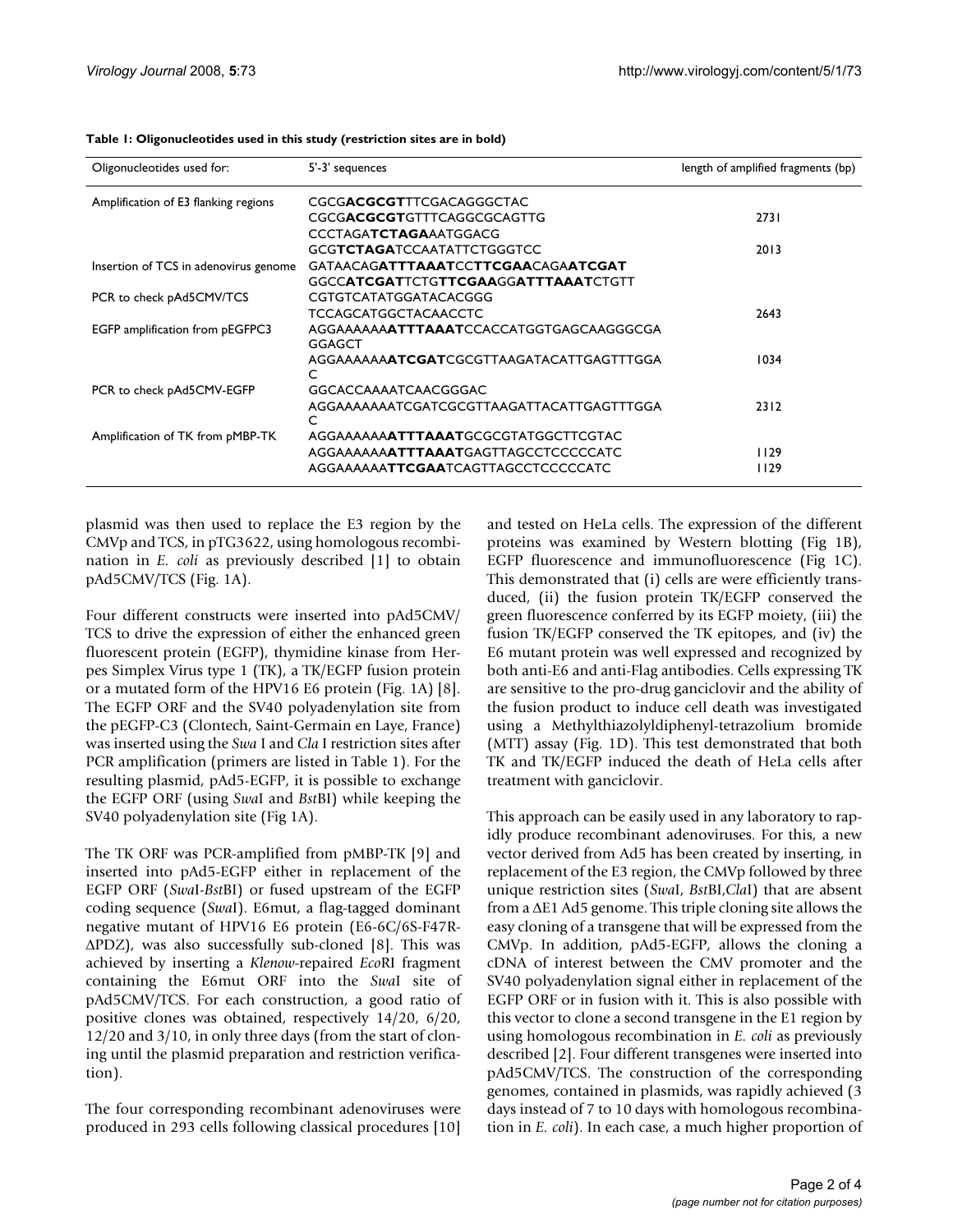**A**



### Ad5-E6mut **Figure 1** Expression of EGFP, TK, TK/EGFP and E6mut in HeLa cells after transduction with Ad5-EGFP, Ad5-TK, Ad5-TK/EGFP and

**Expression of EGFP, TK, TK/EGFP and E6mut in HeLa cells after transduction with Ad5-EGFP, Ad5-TK, Ad5- TK/EGFP and Ad5-E6mut.** (A) Restriction map of pAd5CMV/TCS and of the 4 different inserts. (B) HeLa cells were seeded on 24 well plates  $(1.2 \times 10^5 \text{ cells/well})$  and transduced the next day with the different Ad vectors at a MOI of 1000. The TK/ EGFP encoded fusion protein consisted of the entire TK protein at the N-terminus, a peptide linker SFKST and the complete EGFP protein at the C-terminus. Western-blotting analyses were carried out as described, using rabbit anti-TK antibody (obtained from William C. Summers, Yale University, New Haven, dilution 1/1300), mouse anti-EGFP antibody (Roche Diagnostics, dilution 1/1000), rabbit anti-Flag antibody (Sigma, dilution 1/2000) or mouse anti-HPV16 E6 protein antibody (1/500) [11]. (C) HeLa cells were seeded on 24 well plates and transduced as described above. Cells were fixed and treated for immunofluorescence microscopy as described [11] with anti-TK antibody (1/1300), with anti-Flag antibody (1/1000), or with anti-E6 antibody (1/1000) and with a goat anti-rabbit antibody coupled to Alexa 568 (Molecular Probes, dilution 1/1000) or goat anti-mouse antibody coupled to Alexa 488 (Molecular Probes, dilution 1/1000). The nuclei were stained with Hoechst 33342 for 5 min at room temperature. Cells were viewed using a Zeiss Axioplan microscope (D) Cells were seeded and transduced as described above. Forty-eight hours after infection, cells were incubated, or not, with ganciclovir (GCV) at 20 μg/mL. Four days later, surviving cells were analyzed using the MTT test (M2003, Aldrich-Sigma, St Quentin Fallavier, France) as described previously [12]. This test was performed in triplicates, error bars are standard deviations.